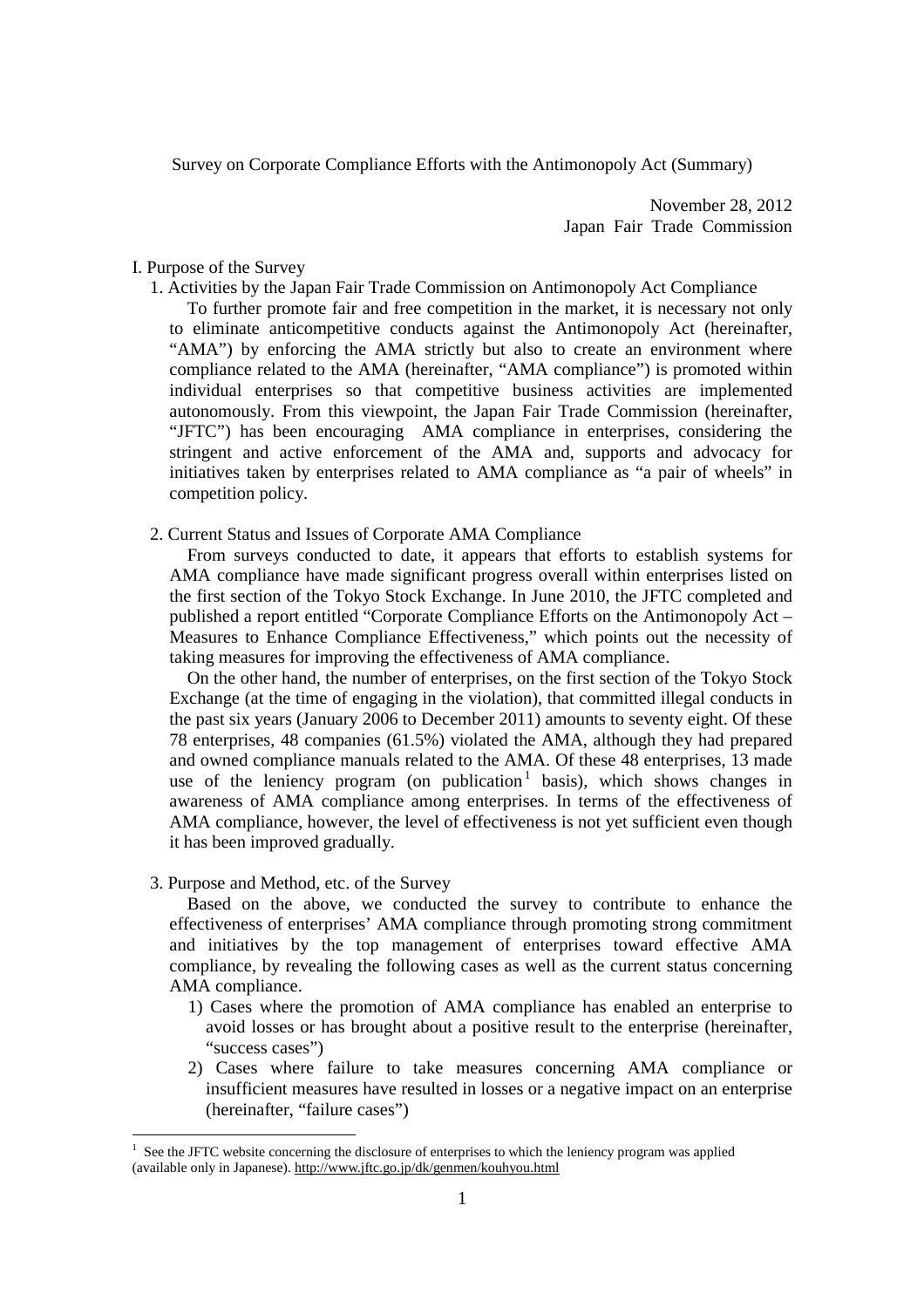3) Cases that will be informative for achieving efficient and effective AMA compliance

We conducted the survey by sending questionnaires (dated June 1, 2012) to 1,681 companies listed on the first section of the Tokyo Stock Exchange as of February 29, 2012. The questionnaire asked the enterprises' legal and compliance departments about their statuses as of May 31, 2012 (collection rate: 52.3%).

We also conducted interviews with six lawyers specializing in corporate legal affairs (conducted in January to February 2012) and interviews with 15 enterprises mainly focusing on those against which cease and desist orders and/or surcharge payment orders were issued for their conducts against the AMA in the past (including those to which the leniency program was applied) (conducted in April to June 2012).

We also interviewed 82 enterprises that provided interesting success cases or failure cases, etc. in the questionnaire. These interviews were conducted by telephone or other methods (in August to October 2012).

In addition to the above, we examined materials including validation reports and improvement reports (such as written recommendations by third-party committees) concerning compliance systems that were disclosed by enterprises against which legal measures were taken in the past for their conducts against the AMA.

## II. Summary of Survey Results (Toward an Effective AMA Compliance)

1. Promoting Strategic AMA Compliance

(1) Significance and Position of the Promotion of AMA Compliance

The results of the survey show that the enterprises have obtained the following business benefits by promoting AMA compliance:

- ・Maintenance or improvement of the reputation and brand image of the enterprise and the trust of business partners and shareholders
- ・Avoidance of potential risks and cost reductions including long-term reductions of compliance costs

On the other hand, failures to promote AMA compliance have caused direct and indirect damages to the enterprise and increased business costs including the following:

- ・ Financial losses associated with violations of the AMA (surcharges, compensation for damage, etc.)
- ・Waste of business resources to respond to investigations by the authority or civil proceedings and losses of manpower
- ・Deterioration of enterprise image

Measures related to AMA compliance will enable these risks to be controlled and the necessary actions to be taken, including prevention of illegal conducts. As a result, AMA compliance should not be a mere "tool for complying with laws and regulations." It should be utilized actively and strategically as a "tool for controlling and avoiding risks."

In addition, the prevention of conducts against the AMA will enable the brand image of an enterprise to be maintained or improved, and the efficiency of business operations to be improved because it allows business activities to be furthered without concerns regarding potential infringements of the AMA. In this respect, AMA compliance can be also deemed to function as a "tool for maintaining and improving enterprises' value."

(2) The "3Ds" of AMA compliance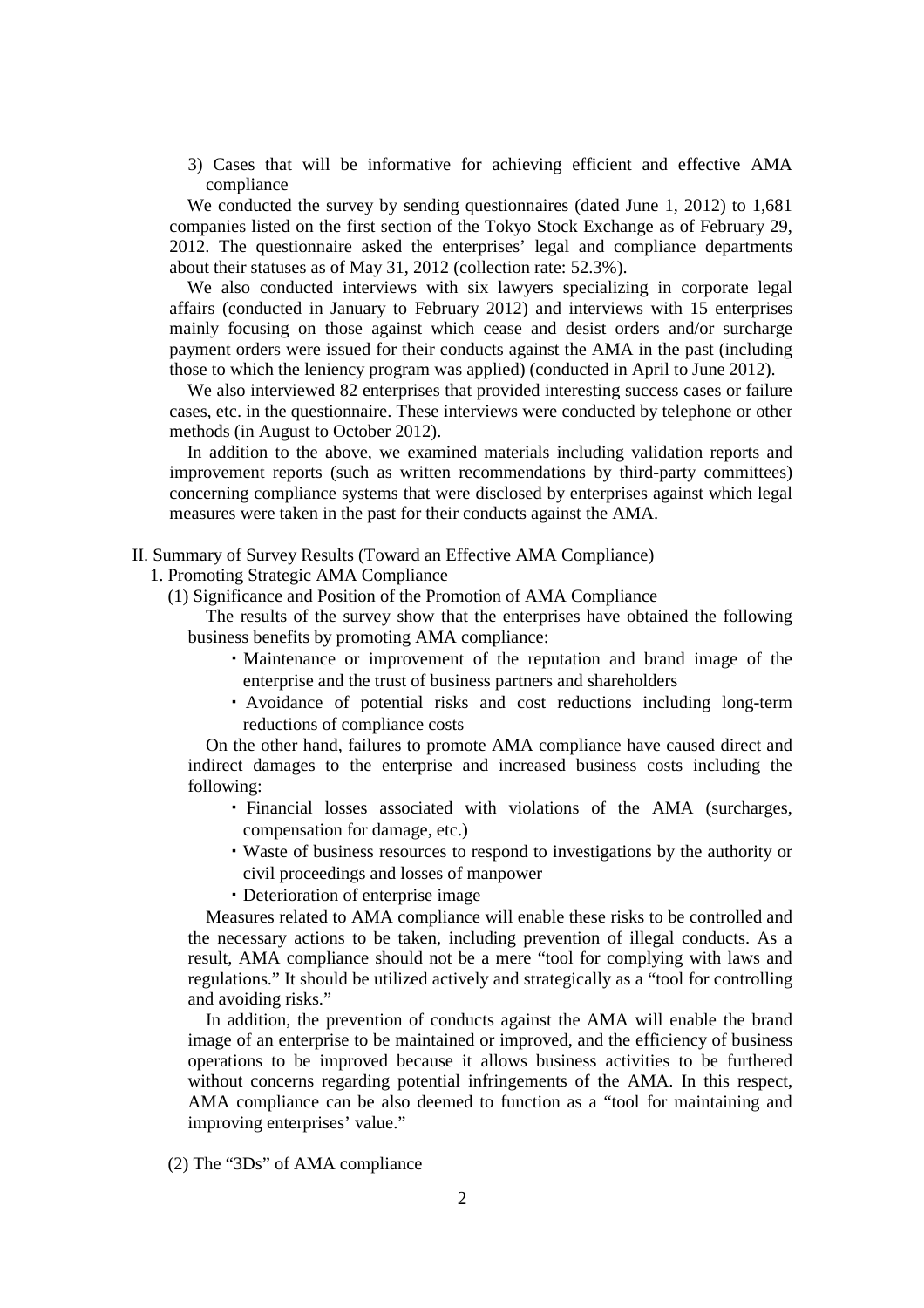A program aimed only at preventing conducts against the AMA is insufficient for allowing AMA compliance to function as a "tool for controlling and avoiding risks." It is therefore required that an AMA compliance program should be designed based on the assumption that measures for preventing violations cannot completely eliminate the risk of violations. In fact, it has been found that the degree of loss resulting from a conduct against the AMA depends significantly on whether or not such an act in an enterprise was discovered at an early stage and a countermeasure was implemented appropriately.

Accordingly, the inclusion of the following three measures (the "3Ds") is indispensable for ensuring the effectiveness of AMA compliance as a "tool for controlling and avoiding risks."

- i) Deterrence: Prevention acts in violation of the AMA through trainings and others
- ii) Detection: Verification and an early discovery of acts in violation of the AMA thorough audits and others
- iii) Damage Control: Appropriate response to an act in violation of the AMA

#### 2. Measures for Ensuring the Effectiveness of AMA Compliance

For an AMA compliance program to be shared across a business and operated in a unified manner, they are necessary to document the contents of the program (unambiguity), and to make the documents easily accessible as necessary by comprehensively storing them on the enterprise's intranet or the like (accessibility).

In light of the success cases and failure cases obtained through the survey, the following measures and points to keep in mind are deemed effective for ensuring the effectiveness of AMA compliance.

# (1) Overall AMA Compliance Program

a. Commitment and Initiative of the Top Management

The most important element for ensuring the effectiveness of AMA compliance is that the top management of an enterprise expresses its commitment to and takes the initiative regarding AMA compliance.

The following cases were seen among companies against which cease and desist orders and/or surcharge payment orders had been issued for conducts against the AMA in the past:

- ・Cases where it was concluded that the failure to prevent a violation of the AMA or the failure to cease the violation at an early stage was attributed partly to insufficient transmission to employees of the clear policy of the top management that they should not implement business in a manner that would not be approved by society.
- ・Cases where an enterprise subject to on-site inspection due to an alleged conducts against the AMA has issued a notice from the president seeking the cooperation of employees with an internal survey, and as a result, a conduct against the AMA related to another product was discovered and the enterprise was able to utilize the leniency program.

To convey to employees the top management's emphasis on AMA compliance, it is important to send out a clear message repeatedly and directly.

b. Establishment of the AMA Compliance Program in Accordance with the Actual **Situation**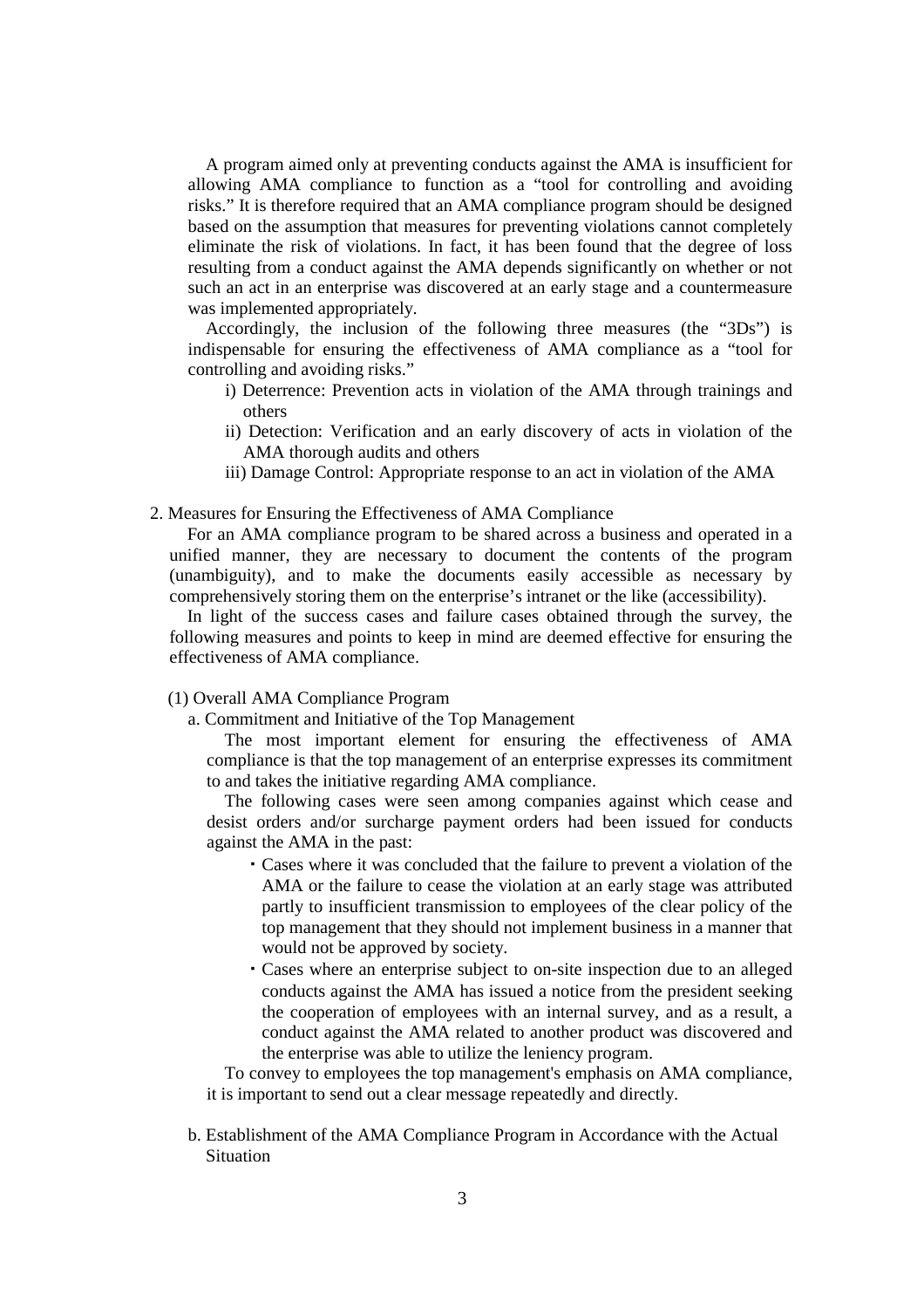(a) Risk Identification Concerning AMA Violations in Accordance with the Unique Situation of the Enterprise

Specific risks of individual companies concerning AMA violations differ significantly according to the business content, market environment, and other factors. As a result, if uniformly presented measures, such as those presented in the form of a model compliance program, are applied as they are, they will not be an effective AMA compliance program that are suitable for the unique situation of the enterprise. In fact, there is a case where an enterprise against which a cease and desist order and/or surcharge payment order was issued for its conducts against the AMA has found that the prevention of violations remains difficult as long as the same training is provided uniformly throughout the company. So the enterprise organizes its operating divisions into compliance groups according to the functions of the products they handle and business customs, and have the administrative department of each division play the central role in working on AMA compliance.

In establishing an effective AMA compliance program, it is important to focus on the enterprise's own risks related to the AMA and plan measures for addressing those particular risks.

When an enterprise intends to identify the risks it must handle, it will need to give comprehensive consideration to its internal factors, such as the business size, business content, and organizational climate, and external factors including the actual state of the industry, the market situation, and relevant legal systems.

The following cases serve as examples:

- ・A case where an enterprise was able to use the leniency program, as it undertook internal investigations focusing on departments handling general-purpose products with the consideration that a cartel is more possible for such products and accordingly such departments are at high risks, and discovered a conduct against the AMA
- ・A case where it was analyzed that a conduct against the AMA by a particular department had the grounds that the enterprise's legal and compliance department did not monitor the activities of the department in question sufficiently and that the same employees had belonged to the department for a long time, because the department was not deemed important within the company due to the amount of its sales

(b) Measures Tailored in Risk-Based Approach

A haphazard response to identified AMA risks for preventing violations is costly but not necessarily effective. It is necessary to select solutions or preventive measures that are appropriate for the identified risks.

The following cases serve as examples:

- ・A case where an enterprise in an oligopoly market introduced a system, assuming a price increasing cartel, under which the reasons for price increases, price increases undertaken by competitors, and contacts made with the people from competitors are described on the request for approval of the price increase and scrutinized by the legal and compliance department
- ・A case where an enterprise handling general-purpose products has prohibited its salespeople from attending meetings with competitors and the like in light of the fact that the risk of a cartel is high for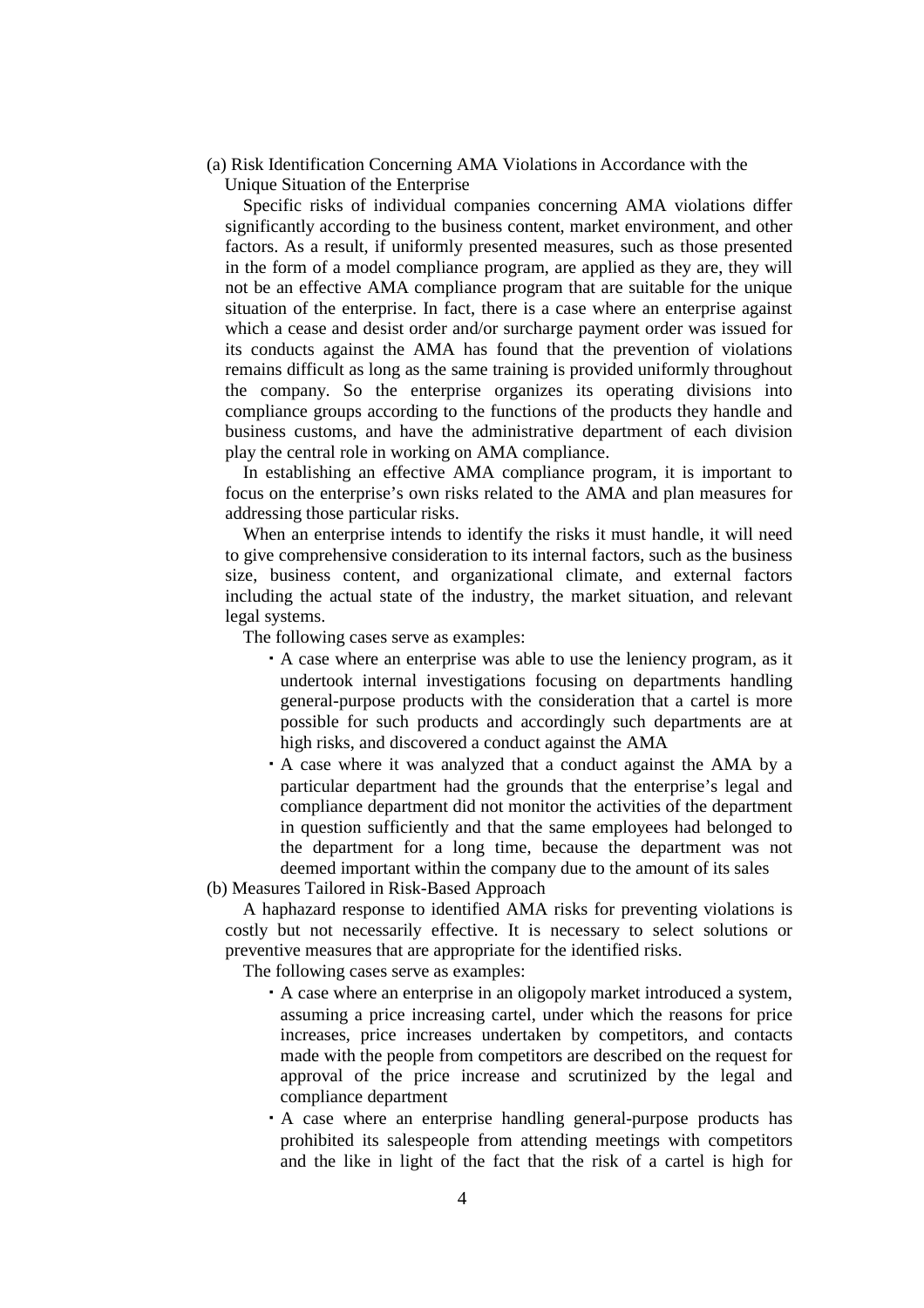#### general-purpose products

c. Establishment of Departments in Charge of the AMA Legal and Compliance and Implementation System

The questionnaire shows that almost all the subject enterprises have departments in charge of legal affairs and compliance matters. To ensure the effectiveness of measures concerning AMA compliance, a company needs to establish meticulous systems that will allow its legal and compliance department to promote AMA compliance effectively.

(a) Designation of the Legal and Compliance Personnel in Charge of AMA Compliance

By designating personnel responsible for collecting and managing knowledge and information related to the AMA and for completing tasks related to AMA compliance in the legal and compliance department, and by assigning the personnel to engage in tasks related to AMA compliance expertly and centrally, an enterprise can clarify the duties and responsibilities concerning the tasks related to AMA compliance. It leads to ensuring active and independent-minded engagement in the tasks, and improving the efficiency of the tasks.

The following case is that of an enterprise against which a cease and desist order/surcharge payment order was issued for a violation of the AMA:

- ・A case where a company designated dedicated personnel and an executive in charge of AMA compliance after receiving a cease and desist order/surcharge payment order for a violation of the AMA, based on the understanding that the momentum required to promote AMA compliance had been weak because most of the people who were responsible for AMA compliance held other positions concurrently
- (b) Appointment of the Executive in Charge of AMA Compliance

Because legal and compliance tasks require interdepartmental, flexible measures, the appointment of an executive in charge of AMA compliance is believed to enable prompt decision-making and help ensure that compliance measures are thoroughly implemented by the management decision-making body of the enterprise, such as the board of directors.

The following cases are those of companies against which cease and desist orders/surcharge payment orders were issued for violations of the AMA:

- ・A case where the placement of a dedicated executive in charge of compliance in the legal and compliance department enabled effective directions to be provided to the operating divisions
- ・A case where the appointment of an executive as the head of the legal and compliance department enabled direct reporting to the president and made the department more influential within the company than it was previously

(c) Designation of the Legal and Compliance Personnel in Charge of AMA

Compliance within the Operating Division

A possible advanced measure is to designate an employee from each operating division (such as a person engaged mainly in administrative duties) as a person in charge of AMA compliance within the division, in addition to the legal and compliance department. Because people who belong to operating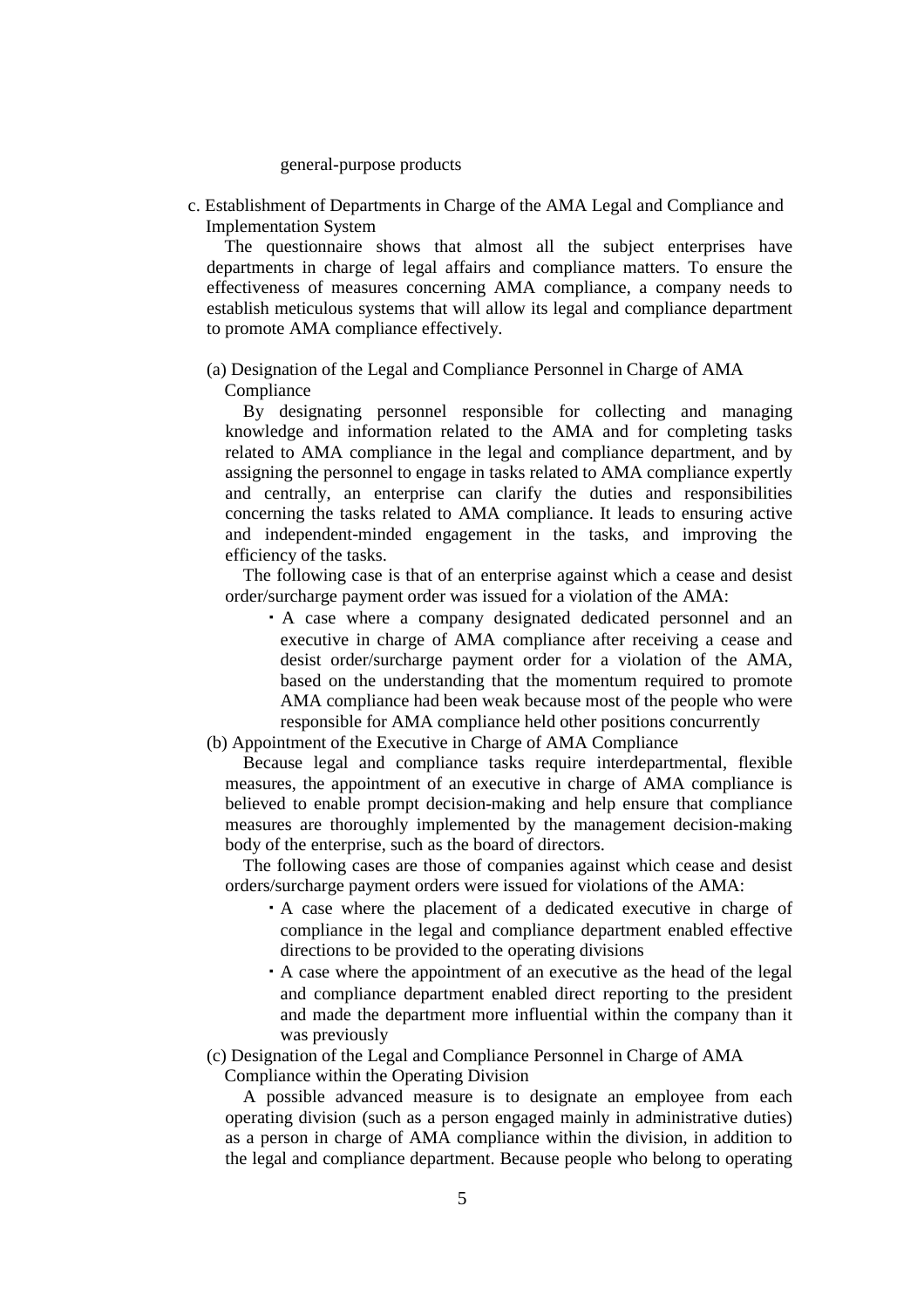divisions are familiar with the reality of the respective business operations, the designation of such people in charge of AMA compliance is expected to enable the proactive promotion of AMA compliance that are in line with the actual circumstances of each business operation.

The following case is that of an enterprise against which a cease and desist order/surcharge payment order was issued for a violation of the AMA:

- ・A case where a person belonging to each operating division was assigned to concurrently serve as a member of the legal and compliance department, based on the awareness that it is problematic that there are matters that are not known to the personnel in the legal and compliance department, while that are known to the people in the operating divisions concerned
- d. Integrated Approaches as a Group of Enterprises

In the recent business environment, with numerous cases of company splits, consolidated management, and globalization, we can say that the pursuit of AMA compliance by a single company is insufficient as a "tool for controlling and avoiding risks" or a "tool for maintaining and improving corporate value."

Competition authorities in each country and region have been cooperating in the detection of international cartels and other violations. Japan's leniency program can now be utilized jointly by multiple companies belonging to the same corporate group. In this way, integrated approaches to AMA compliance made by an entire group of enterprises, which include overseas business activities, have been becoming more important.

The following are cases of integrated approaches made by corporate groups:

- ・A case where the legal and compliance department of the head office is involved in and provides support for the training and audits of subsidiaries, etc.
- ・A case where no legal and compliance departments are established within subsidiaries intentionally, and instead the legal and compliance department of the head office promotes the AMA compliance of subsidiaries
- ・A case where whistleblowing reports are accepted and handled centrally at the head office

(2) Measures for Deterring Violations

a. Formulation of the AMA Compliance Manual

For an enterprise to avoid being involved in conducts against the AMA, it is the starting point that its employees understand what acts are prohibited by the AMA. An efficient, effective method to get employees to acquire this basic knowledge is to formulate a compliance manual focusing on the AMA.

Our survey shows that 68.8% of the enterprises have formulated AMA compliance manuals. However, there are cases where an enterprise against which a cease and desist order/surcharge payment order was issued for conducts against the AMA had formulated an AMA compliance manual, but the manual was actually not functioning before receiving such orders.

The contents of an AMA compliance manual should therefore be practical enough to ensure its effectiveness.

The following cases serve as examples: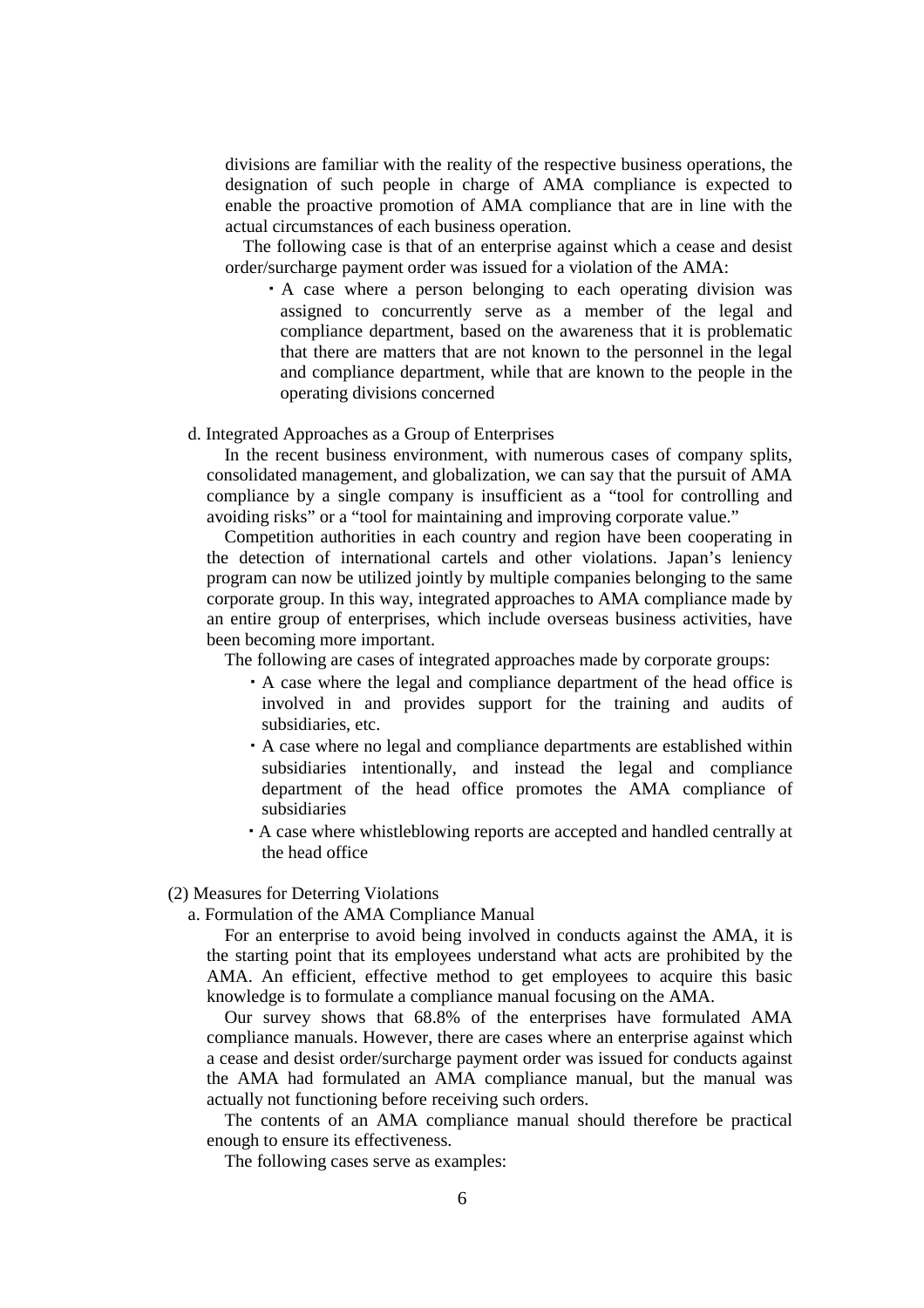- ・A case where the manual explains what acts could infringe the AMA and how employees should behave, with specific examples including its own case that resulted in a cease and desist order/surcharge payment order for a violation of the AMA
- ・A case in which a creative measure has been devised for an AMA compliance manual, such as a checklist at the end of the manual
- b. In-House Training on AMA Compliance

Another key method of enabling employees to acquire the knowledge essential to AMA compliance is the in-house training.

There is a case where a company against which a cease and desist order/surcharge payment order was issued for a violation of the AMA had prohibited its employees from contacting people from other companies in the same trade, but the same violation was repeated due to a lack of understanding of the rule by employees belonging to its operating divisions and failure to ensure that the rule was observed by them. This made the company reaffirm the importance of compliance education. As this case shows, it is important to deepen employees' understanding of AMA compliance.

Our survey shows that more than 80% of the enterprises provide their employees with some forms of training on the AMA. This training is also required to be effective.

The following cases serve as examples:

- ・A case where training is provided intensively to managerial employees in the sales departments who are deemed highly likely to be involved in conducts against the AMA
- ・Cases where the contents of the training are customized to each operating division, by adding private monopolization to the training topics given the large market share of the enterprise, or by adding overseas competition laws to the topics for a division that operates mainly in overseas countries, for example
- ・A case where training is provided in the form of discussions or role-playing instead of lectures

## c. Development of Legal Consultation System

A legal consultation system run by the legal and compliance department needs to be established and utilized. Such a system is necessary not only for deterring acts in violation of the AMA but also for preventing sales activities from being excessively hampered due to concern regarding possible AMA violations.

Our survey shows that in nearly 70% of the enterprises their legal and compliance departments offer consultations about the AMA. Among them, there is a case where the legal and compliance department tries to find out feasible solutions together with the sales department, instead of simply answering that the sales department shouldn't take a particular conduct given the possibility of an AMA violation, because such a method of consulting will make the sales department reluctant to consult the legal and compliance department.

## d. Development of Internal Disciplinary Rules

Our survey shows that an employee, if involved in conduct against the AMA, could be subject to disciplinary action in almost all the enterprises. There only,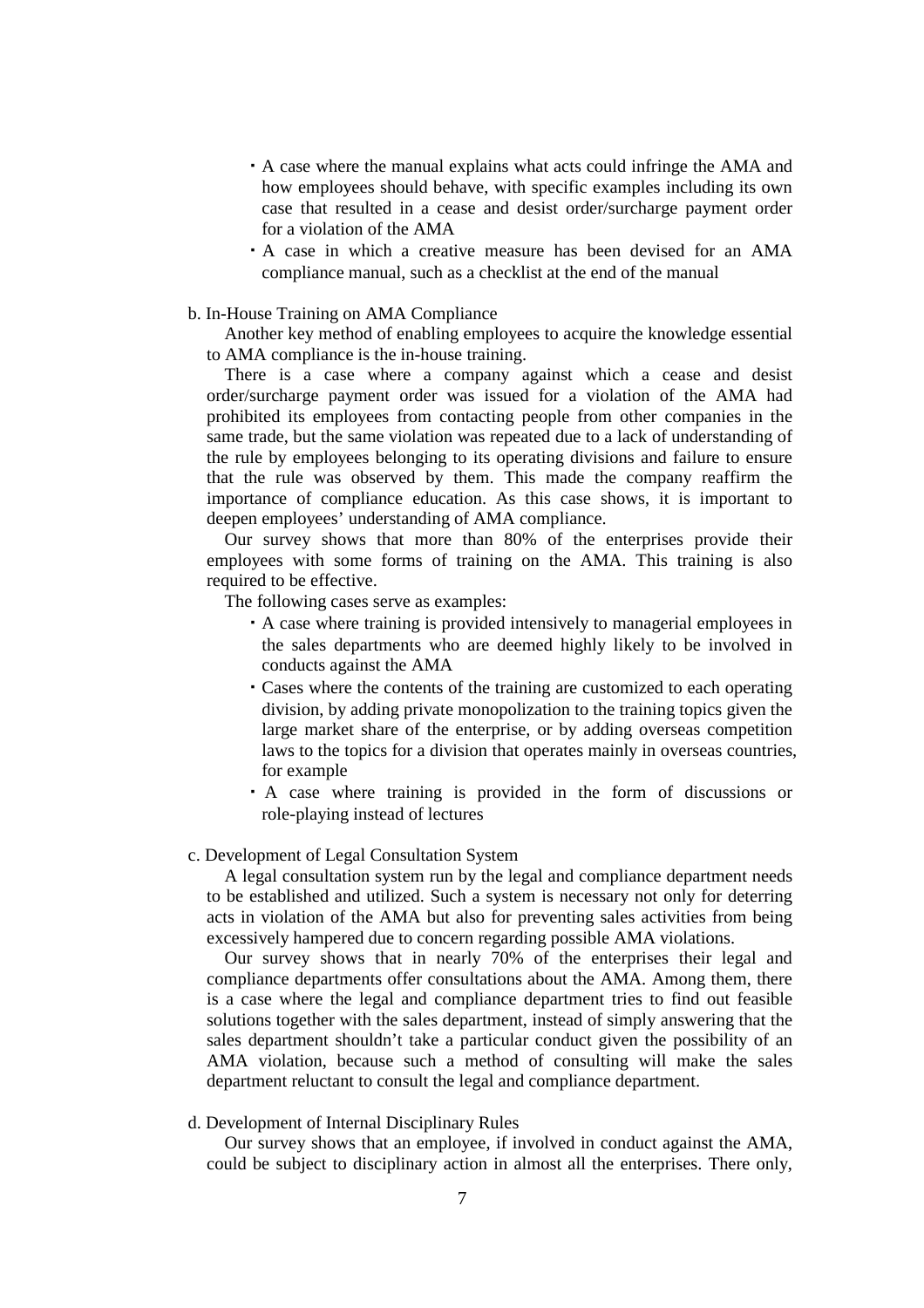however, are 9.9% of the enterprises which clearly stipulate that an involvement in conducts against the AMA will fall into disciplinary sanction. To deter conducts against the AMA, it is also essential to reduce the temptation to engage in such acts by internal disciplinary rules. To ensure the effectiveness of the rules, it is necessary to disclose disciplinary actions that have actually been taken within the enterprise as well as to clearly state in writing and notify that an involvement in conducts against the AMA will be subject to disciplinary sanction and to inform employees that effect. There is a case where an enterprise against which a cease and desist order/surcharge payment order was issued for a violation of the AMA disclosed not only the disciplinary actions taken against the employees who had actually engaged in the violation but also those taken against their superiors in order to inform employees that even "an act engaged in allegedly for the sake of the enterprise" will be subject to disciplinary action.

## e. Formulation of Rules Concerning Contacts with Other Competing Enterprises

Contacting other competing enterprises and participating in meetings of trade associations, etc. involve a risk that can lead to violations of the AMA such as cartels and bid rigging. Such a risk is particularly high when a salesperson contacts people from competitors. It is therefore necessary to clarify specific points to keep in mind and inform employees these points.

Our survey shows that the majority of the enterprises have rules on contacts with other competing enterprises. To operate these rules appropriately and uniformly, it is necessary for not only the superiors of the department at issue but also the legal and compliance department to be involved in the implementation of the rules.

The following case is seen in the enterprises against which cease and desist orders/surcharge payment orders were issued for a violation of the AMA:

・A case whereas the enterprise had established a rule that requires an employee who was approached by another competing enterprise concerning price to report to his or her superior, such a report actually enabled a superior to recognize that one of their subordinates had been approached concerning price by a competing enterprise and to report to the legal and compliance department. Consequently, the enterprise was able to prevent conducts against the AMA.

# (3) Measures for Verification and Early Detection of Violations

There are two types of measures aimed at the verification and early detection of conducts against the AMA. One is to accept information concerning conducts against the AMA from employees. The other is to discover such conducts through the activities of the legal and compliance department, etc. on its own aimed at detecting information about such conducts.

Above all, the latter detecting activities may incur opposition and resistance by employees. As a result, senior management is required to send a clear message about the importance and necessity of such activities to employees to secure their understanding and cooperation.

## a. AMA Audits

Business operations audits of divisions in an enterprise are helpful for detecting acts in violation of the AMA. Our survey shows that approximately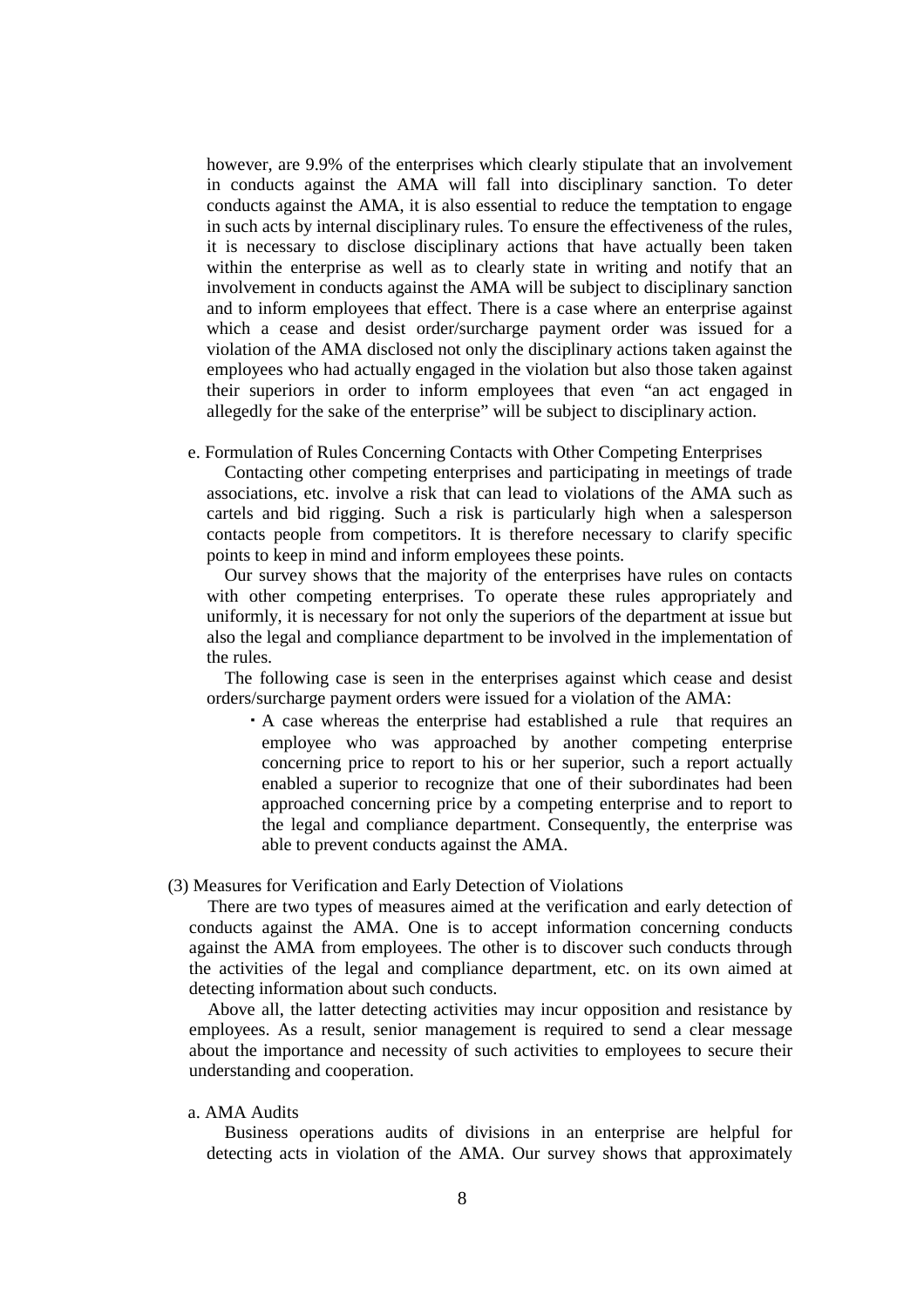14% of the enterprises that undertook audits actually discovered conducts that were likely to lead to violations of the AMA or the Act against Delay in Payment of Subcontract Proceeds, Etc. to Subcontractors.

To ensure the effectiveness and efficiency of audits, creative measures such as focusing on divisions or projects with high risks of AMA violations and utilizing existing systems need to be devised.

The following cases serve as examples:

- ・A case where projects to be subject to intensive audits are selected based on the percentage of winning bids to planned prices and the operating profit ratio
- ・A case where an enterprise has begun to undertake audit from the viewpoint of AMA compliance in addition to the existing audits focusing on contracts and profitability

There is also a case where an enterprise against which a cease and desist order/surcharge payment order was issued for a violation of the AMA had undertaken audits mainly through voluntary inspections by each division in the manner that the division answered the questionnaire made by the auditing division. The enterprise concluded that this method of auditing was not effective enough to detect concealed violations. As this case shows, it is essential that methods of auditing should be made effective by checking the information contained in the notebooks of employees, for example.

Our survey shows that the majority of the enterprises check internal e-mails in one way or other. This can be utilized for audits as well.

Attention should also be paid to who actually undertakes the audits. The following is the case seen in the enterprises against which a cease and desist order/surcharge payment order was issued for a violation of the AMA:

・In this case, scrutiny of the bills of estimated costs could have possibly led the auditors to detect the bid rigging, but the bid rigging could not be detected because the audits were undertaken only by the people from the legal and compliance department. In response, the enterprise decided to have the audits undertaken jointly by its legal and compliance department and administrative department in charge of the operating division, so as to apply specialized knowledge concerning the operating division in question to the audits to ensure the early detection of bid rigging.

## b. Development of Internal Reporting System

An internal reporting system, or whistle-blowing system, is an important method of obtaining information about wrongdoings taking place beneath the surface. Our survey shows that most of the enterprises have introduced such a system. However, the mere introduction of an internal reporting system is not sufficient. Making the system be the one which is well utilized by the employees.

The following case was seen among the enterprises against which cease and desist orders/surcharge payment orders were issued for violations of the AMA.

・A case where the whistle-blowing system was not utilized when a conduct against the AMA was taking place, partly because the existence of the internal reporting system or the specific way of utilizing it was not notified enough to the employees

c. In-House Leniency Policy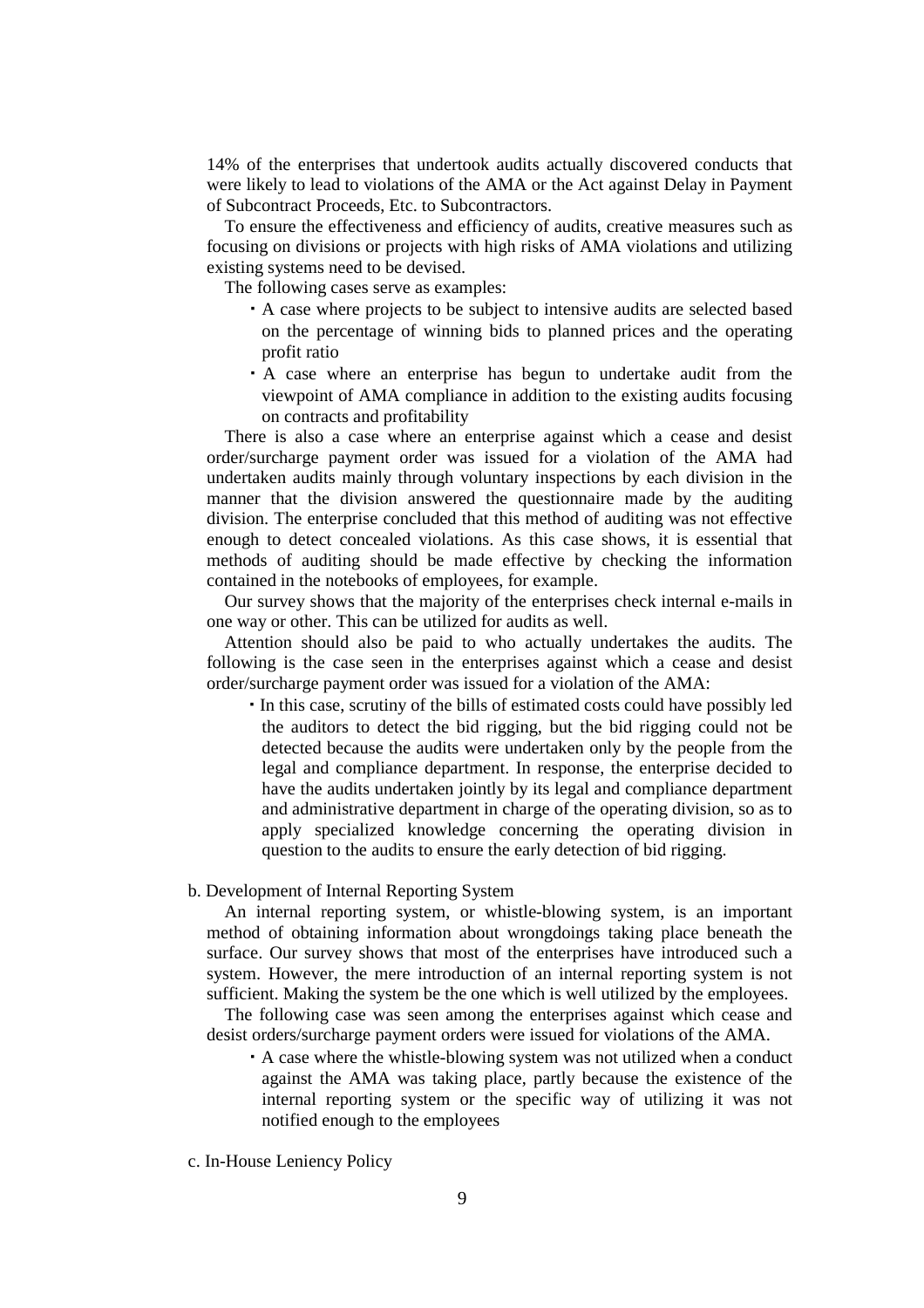So-called in-house lenient treatment is a measure for facilitating the early internal detection of conducts against the AMA and for securing the cooperation of the employees involved with the subsequent internal investigations or investigations by the JFTC, etc.

Our survey shows that more than 80% of the enterprises may consider a reduction of disciplinary sanction against an employee who had been involved in conducts against the AMA but voluntarily made the required reports, etc. concerning the conducts. However, have only 20% of these enterprises notified their employees that.

On the other hand, where an in-house leniency policy has been clearly defined as a system, the moral hazard is a possible negative impact. There is a case where an enterprise has introduced and informed its employees its in-house leniency policy whereby the disciplinary action against an employee who has been involved in conducts against the AMA and who voluntarily reports such conducts could be reduced only when the voluntary report benefits the enterprise in such a way as reduction of an administrative penalty against the enterprise.

- (4) Measures for Appropriately Addressing Information Concerning Violations of the AMA
	- a. Prompt Response and Appropriate Decision-Making at the Initiative of Top

Management

When information concerning violations of the AMA has been detected or provided, efforts should be made to minimize the risks and costs generated from the violations as much as possible. An important measure for minimizing those risks and costs is to collect, analyze, and evaluate related information promptly to make an appropriate decision concerning the policy to be implemented by the enterprise.

In our survey, nearly 70% of the enterprises responded that information suggesting the possibility of an AMA violation should be reported to senior management, and approximately 85% of the enterprises would have their top management make the final decision regarding whether or not to undertake internal investigations, etc. concerning the potential violation.

When information concerning violations of the AMA has been detected or provided, it is important that top management should take the initiative in responding promptly to the matter and making an appropriate decision. The following cases are those of enterprises against which cease and desist orders/surcharge payment orders were issued for violations of the AMA.

- ・A case where an enterprise issued a notice from the president that asks employees to cooperate with an internal investigation, and as a result of the investigation, bid rigging was detected and the enterprise was able to utilize the leniency program and received the immunity to and the reduction of the surcharges
- ・A case where the result of the internal investigation was "gray" and where its top management judged that the enterprise should take some measures, which enabled the enterprise to utilize the leniency program and be exempted from the surcharge.

## b. Active Use of Leniency Programs

Our survey shows that the majority of the enterprises consider using the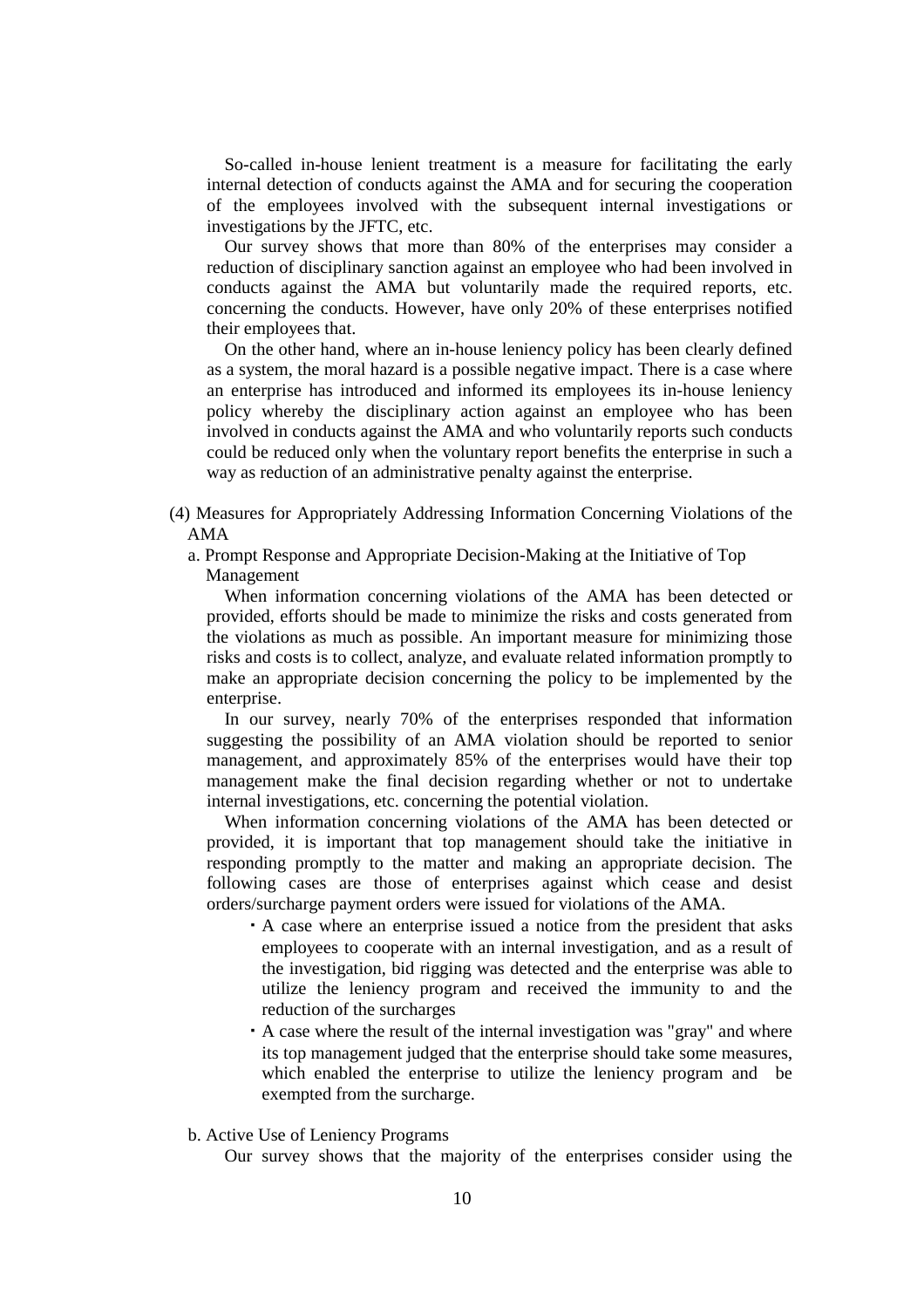leniency programs when their involvement in a cartel or bid rigging is deemed highly possible.

The use of the leniency program or similar systems in the overseas jurisdictions is helpful to reduce the costs incurred from violations of the AMA.

## c. Prior Development of a Contingency Manual

It is not necessarily easy to promptly and appropriately respond to information about conducts against the AMA. It is therefore deemed beneficial to compile in documents about the basic points related to the policies and procedures to respond to the situations that the enterprise becomes to know such information(e.g. the departments  $\&$  the contacts of the responsible for responding to such information, , how to consult the JFTC, how to apply to the leniency program, staffers in charge of internal investigations, the reporting and instructing channels from the department responsible to senior management, and the outlines of the AMA) as a contingency manual and have the manual shared among the relevant people.

Our survey shows that only 3.2% of the enterprises have formulated a contingency manual referring to AMA violations. It is believed to be helpful to write such manuals by including policies concerning the use of the leniency program, etc.

The following are the cases of enterprises against which cease and desist orders/surcharge payment orders were issued for violations of the AMA.

- ・A case where an enterprise was extremely slow to implement procedures to use the leniency program when an emergency occurred because it had not clearly defined the internal procedures, and as a result, the enterprise was not included in the subjects of the leniency program, which prompted the enterprise to write its contingency manual
- ・ A case where an enterprise failed to use the leniency program because the internal investigation took a long time

## d. Appropriate Internal Probe

When information concerning conducts against the AMA is detected or provided, a quick collection of accurate information concerning the relevant facts, which will be the premises, will be necessary for making a right decision to control the risks. Accordingly, an internal probe needs to be conducted at its possible earliest stage. It is important for an enterprise, in such a case. that top management should show its initiative to secure the employees' cooperation with the internal investigation and to conserve materials including internal documents, thereby ensuring the efficient collection of testimonies through interviews with the relevant people and of materials that prove the related facts in question (It also needs to be kept in mind that any destructions of materials including internal documents may be subject to penalty because it is deemed as an obstruction to investigations initiated by a competition authority, etc.).

It also needs to be reminded that probes should be conducted to check, in relation to the AMA violation whose information has been detected or provided, as to whether there are any similar violations in businesses similar to or related to the business or in similar businesses operated in overseas countries.

The following are cases of enterprises against which cease and desist orders/surcharge payment orders were issued for violations of the AMA.